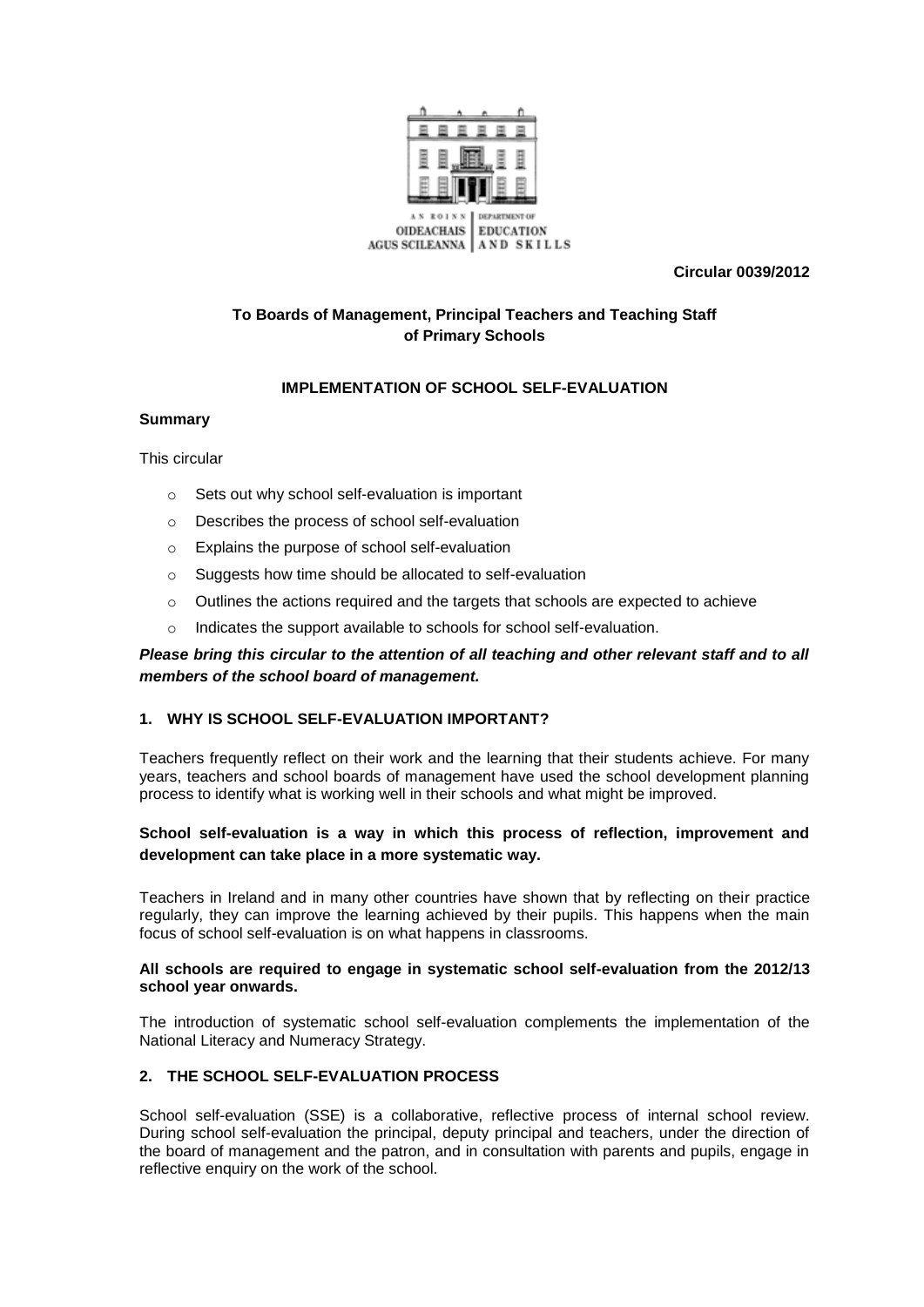The process requires schools to **gather evidence** about teaching and learning practices, to **analyse** the evidence and to reflect on the findings in order to reach conclusions and to make **judgements** about their strengths and weaknesses.

The school self-evaluation process and the school improvement plan must be informed by assessment information, including information about literacy and numeracy, and other forms of evidence, such as the views of pupils and their engagement in learning and in school life.

The school will record its own judgement about its performance and the quality of its work, in the form of a concise **school self-evaluation report.** A summary of this report should be made available to the whole-school community.

As a result of the school self-evaluation process each school should produce a short **school improvement plan**. The plan should contain specific and measurable targets to improve outcomes for learners. It should act as a guide for improving teaching and learning activities in the school. Schools should make a summary of the school improvement plan available to the whole-school community.

#### **3. PURPOSE OF SCHOOL SELF-EVALUATION**

The central purpose of school self-evaluation is to improve the overall quality of education in the school and in particular to improve learning outcomes for pupils. In order to achieve this, school self-evaluation should become an integral part of whole-school and classroom practice and should focus on teaching and learning.

School self-evaluation will help to support teachers to improve the quality of teaching and learning in all aspects of the curriculum. Schools are asked to focus on the quality of teaching and learning in literacy and numeracy and, over time, in other curriculum areas. When strengths and areas for development have been identified, targets to improve outcomes for pupils should be set. This will assist schools in devising a three-year school improvement plan. The plan will support and guide teachers as they implement improvements in each curriculum area.

## **4. TIME FOR SCHOOL SELF-EVALUATION**

For many years, schools have allocated time to enable teachers and principals to engage in school development planning. In recent years, the Public Service Agreement 2010-2014 (Croke Park Agreement) has provided additional hours for this work. Many schools have placed a particular focus on reviewing and improving their practice in literacy and numeracy within their planning work since the publication of the National Literacy and Numeracy Strategy. The introduction of school self-evaluation will complement and help to integrate this work.

To ensure that adequate time is available for school self-evaluation, principals should:

- o Ensure that school self-evaluation is a core part of their school development planning time
- $\circ$  Ensure that planning time is made available to enable whole-staff involvement in school self-evaluation.

School self-evaluation should enable teachers to focus on reviewing and improving how they teach and how pupils learn, rather than focusing on creating documentation.

#### **5. SCHOOL SELF-EVALUATION: THE FIRST CYCLE, 2012-2016**

*From 2012/13, schools are required to engage in school self-evaluation.* A whole-school approach to the self-evaluation of teaching and learning, including literacy and numeracy, should be adopted.

Generally schools should engage in school self-evaluation of teaching and learning in one curriculum area each year. However, it is acknowledged that the process may take more time in the early stages.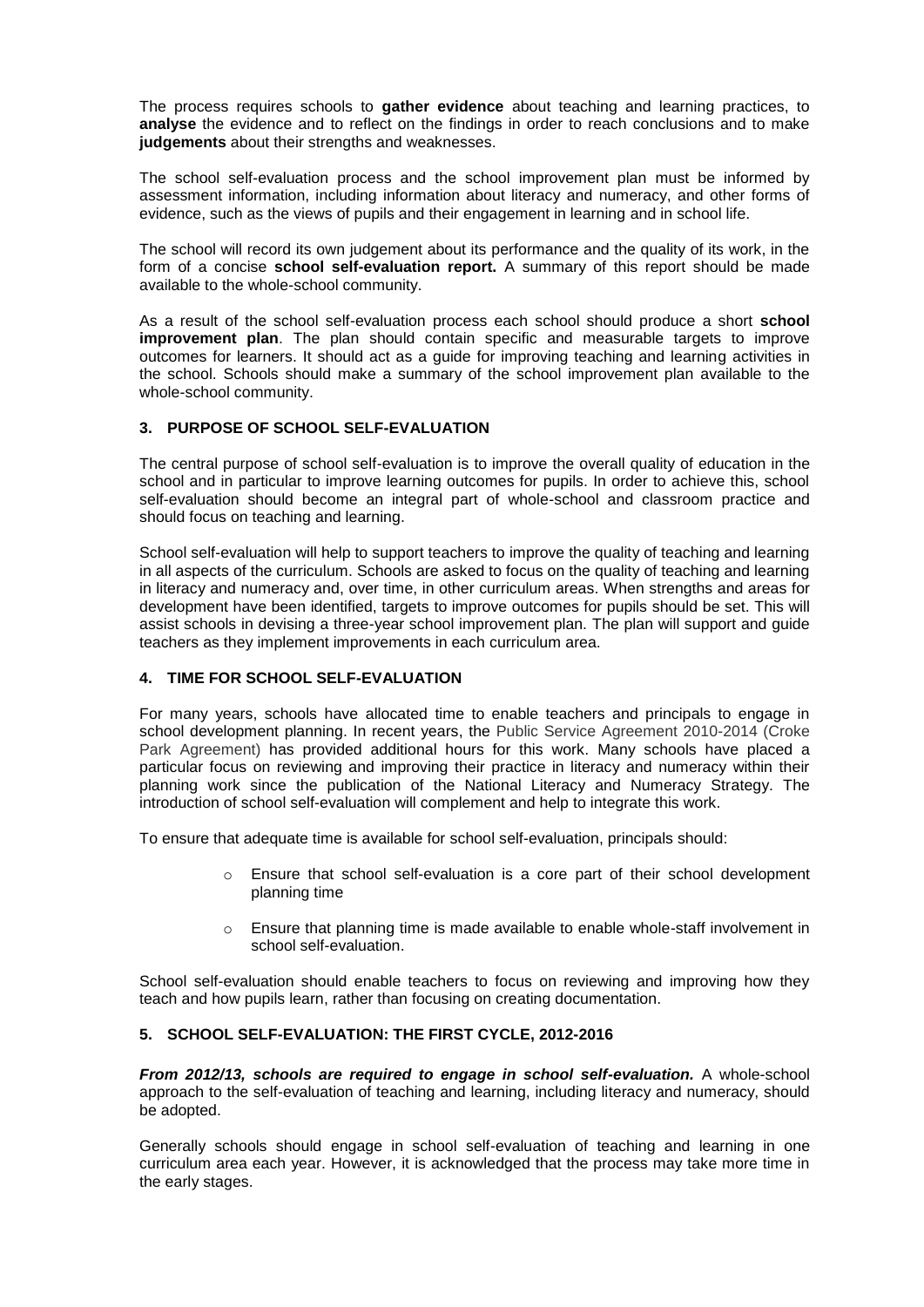#### *Over a four-year period from 2012 all primary schools should engage in school self*evaluation and produce three-year improvement plans for numeracy<sup>1</sup>, literacy<sup>2</sup> and one *curriculum area.*

English medium schools should engage in self-evaluation of literacy in English, numeracy and one curriculum area over the first four-year period. Irish medium schools should engage in selfevaluation of literacy in Irish, literacy in English and numeracy over the first four-year period.

In the school year 2012/13, schools should start the process of self-evaluation. They should select *either* literacy *or* numeracy as the area of focus for school self-evaluation.

The school should adopt a whole-school approach to improving the area selected for selfevaluation. Each year, the teaching staff:

- Engages in self-evaluation of teaching, learning and attainment in the selected area (literacy, numeracy, other curriculum area)
- Completes a self-evaluation report that identifies strengths and areas for development in the area selected
- Devises a three-year school improvement plan for the selected area, which becomes part of the overall school plan
- Begins to implement the strategies outlined in the school improvement plan
- Monitors the implementation of the school improvement plan completed in the previous school year.

The school self-evaluation process may be slower in the early stages. A school may have completed the self-evaluation report, devised a school improvement plan and started implementation in 2012/13 or they may have only completed the school improvement plan by the end of 2012/13 and begun to implement and monitor the plan in 2013/14. As soon as the school self-evaluation report is completed and the school improvement plan has been devised, and no later than the end of the school year 2013/14, the board of management should make arrangements to prepare a summary school self-evaluation report and a summary school improvement plan and should make these available to the whole-school community.

As soon as possible in the school year 2013/14, schools should begin the implementation of the three-year school improvement plan developed in the previous school year (or continue implementation if this has already begun). They should then choose *either* literacy *or* numeracy as the second area of focus for school self-evaluation (if literacy was the first area of focus, numeracy will be the second area of focus.) They will follow a similar process as in the previous year.

Once three-year school improvement plans for literacy and numeracy have been completed and are being implemented and monitored, and no later than the beginning of the school year 2015/16, schools should engage in self-evaluation of other curriculum areas. They should follow a process similar to that followed in previous years.

#### **6. SCHOOL SELF-EVALUATION IN DEIS SCHOOLS**

 $\overline{a}$ 

All schools, including DEIS schools are required to engage in school self-evaluation from 2012/13 onwards. Schools within the DEIS programme have been required to develop and implement school improvement plans (called DEIS action plans) as part of DEIS since 2006/07. DEIS schools should continue developing and implementing DEIS action plans for improvement in order to meet the planning and reporting requirements for DEIS. The school self-evaluation

 $<sup>1</sup>$  Numeracy encompasses the ability to use mathematical understanding and skills to solve problems and meet the</sup> demands of day-to-day living in complex social settings

 $2$  Literacy includes the capacity to read, understand and critically appreciate various forms of communication including spoken language, printed text, broadcast media, and digital media. Literacy for learners in English-medium schools and settings should be understood primarily as literacy in English. In the case of Irish-medium schools, literacy should be understood as both Irish as the first language of the school and English.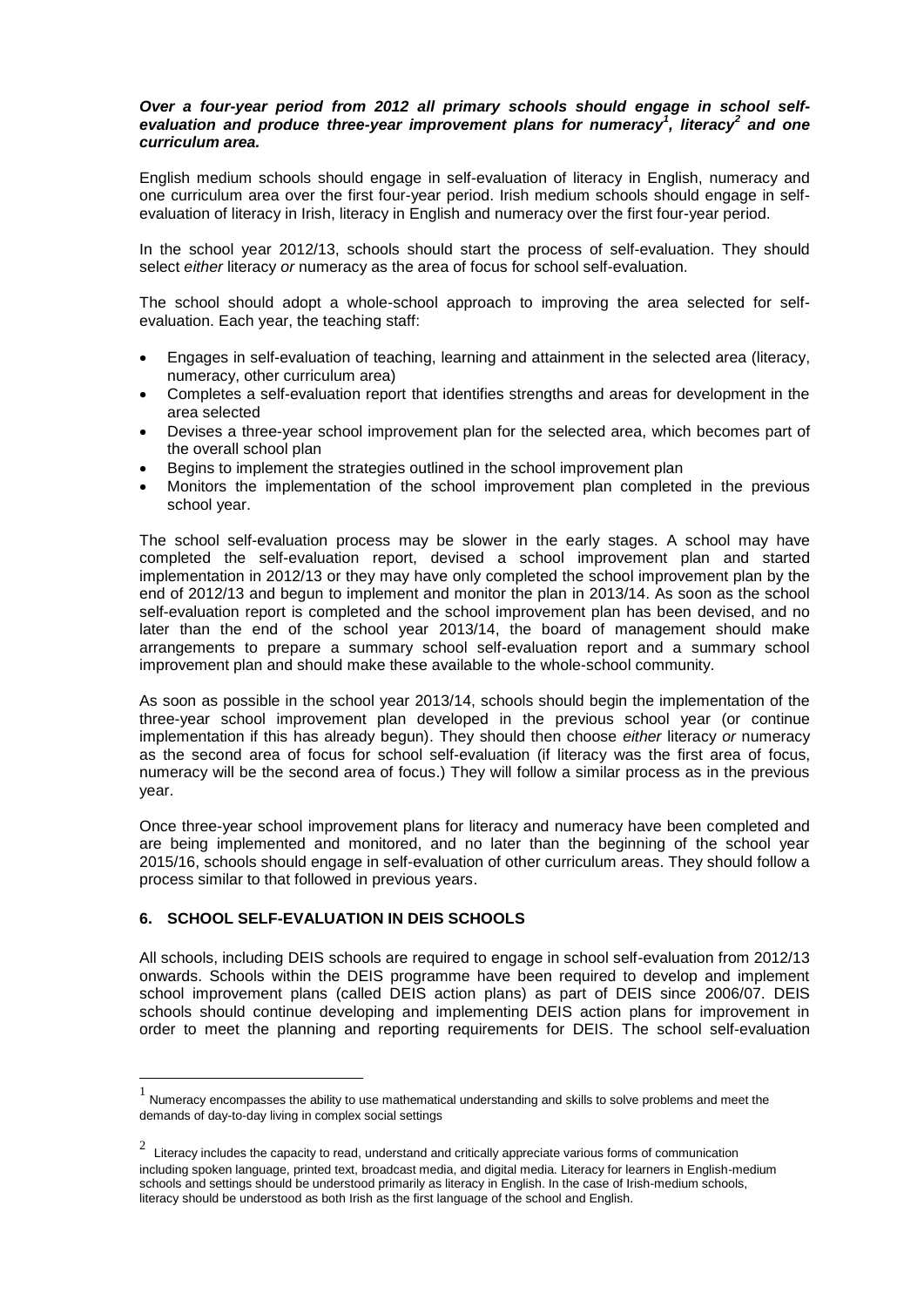process, as outlined for all schools, will help DEIS schools to make informed judgements about their practice and about the areas requiring improvement.

Frequently, the action plans developed in DEIS schools have focussed on the review and improvement of literacy and numeracy. In schools where thorough review and improvement planning for literacy and numeracy have already been completed and recorded, the school should continue to focus on monitoring and implementing the action plans developed to date. In such schools, as the school self-evaluation process is developed on a continuous basis, the focus may be redirected to teaching and learning in areas other than literacy and numeracy.

## **7. SUPPORT FOR SCHOOL SELF-EVALUATION**

In order to assist schools to engage in the process of school self-evaluation, a number of supports have been put in place.

## **7.1 Guidelines**

The Inspectorate has prepared *An Introduction to School Self-Evaluation of Teaching and Learning in Primary Schools* which is available at [www.schoolself-evaluation.ie.](http://www.schoolself-evaluation.ie/)

The Inspectorate has also prepared guidelines to support the school self-evaluation process. *School Self-Evaluation Guidelines for Primary Schools* is available at [www.schoolself](http://www.schoolself-evaluation.ie/)[evaluation.ie.](http://www.schoolself-evaluation.ie/)

The Guidelines contain a framework for evaluating teaching and learning, along with evaluation criteria and quality statements to assist schools in making judgements about the quality of their own work. Sample tools to help schools gather evidence and make judgements are also included.

A school self-evaluation report template and a school improvement plan template are provided in the Guidelines. A check list to assist schools in examining their adherence to legislative and statutory requirements, which should be completed annually by boards of management, is also included.

## **7.2 School support**

The Inspectorate and members of the Professional Development Service for Teachers (PDST) will provide support to schools in the area of school self-evaluation. The support is intended to assist schools in developing their understanding of school self-evaluation.

In order to facilitate all teaching staff to attend support sessions, it is suggested that schools assign a portion of the additional time allocated under the Croke Park Agreement to school selfevaluation. This will enable presentations about school self-evaluation to be made and questions and queries to be answered.

It is planned that this support will be delivered to schools over the course of the school year 2012/13 and the school year 2013/14.

## **7.3 Online support**

Web-based support for school self-evaluation is also provided. The range of online materials and support will be developed and will grow over time. The support will include:

- o Electronic versions of the Guidelines, which include the quality framework, evaluation criteria, quality statements and tools, to enable schools to access the sections of relevance to their current needs
- $\circ$  PowerPoint presentations explaining the purpose and process of school self-evaluation, which may be useful to school leaders at staff or group meetings
- o Short video clips to illustrate particular aspects of school self-evaluation
- o School self-evaluation materials generated by schools which they are willing to share with others.